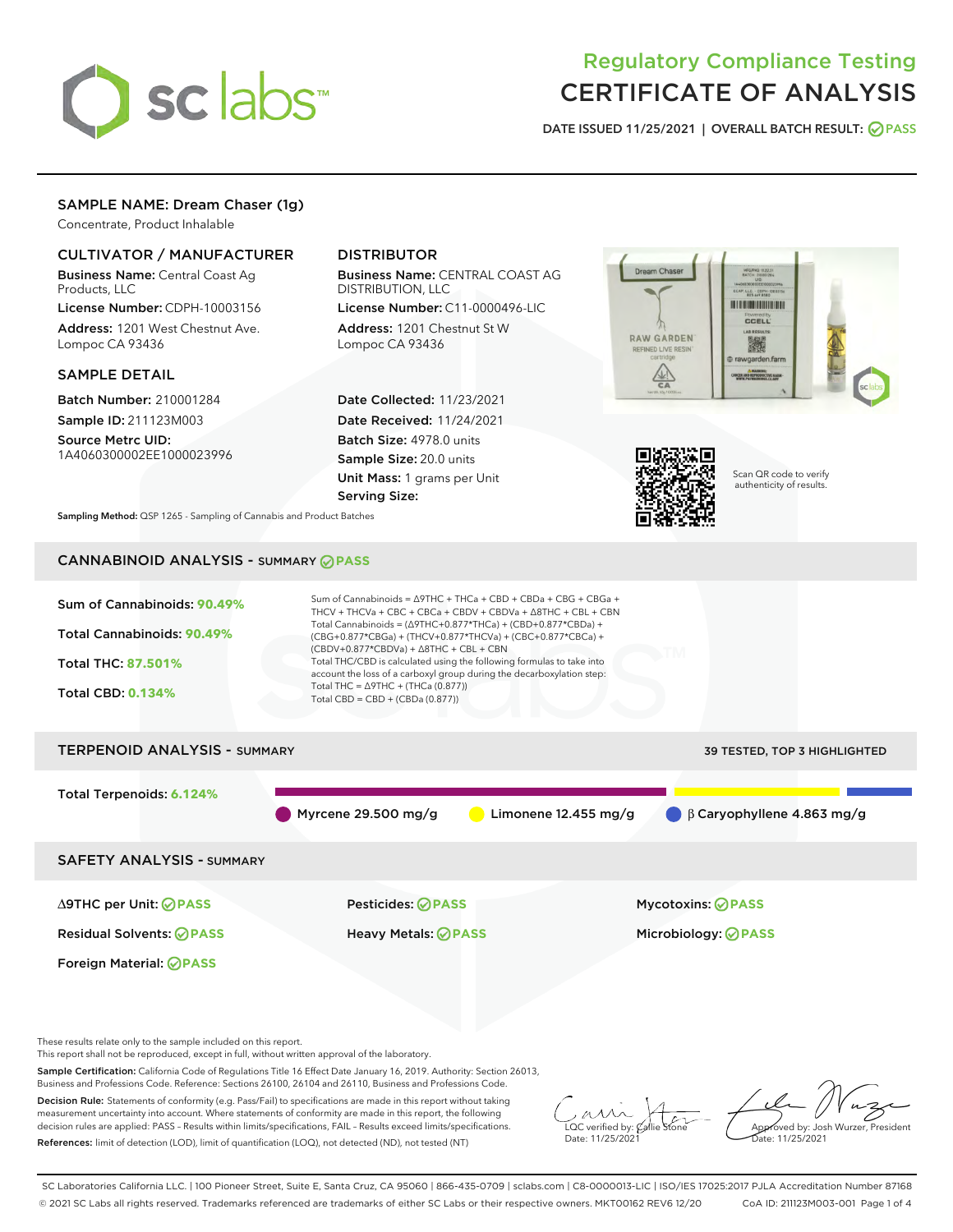



DREAM CHASER (1G) | DATE ISSUED 11/25/2021 | OVERALL BATCH RESULT: **○** PASS

#### CANNABINOID TEST RESULTS - 11/24/2021 2 PASS

Tested by high-performance liquid chromatography with diode-array detection (HPLC-DAD). **Method:** QSP 1157 - Analysis of Cannabinoids by HPLC-DAD

#### TOTAL CANNABINOIDS: **90.49%**

Total Cannabinoids (Total THC) + (Total CBD) + (Total CBG) + (Total THCV) + (Total CBC) + (Total CBDV) + ∆8THC + CBL + CBN

TOTAL THC: **87.501%** Total THC (∆9THC+0.877\*THCa)

TOTAL CBD: **0.134%** Total CBD (CBD+0.877\*CBDa)

TOTAL CBG: 2.171% Total CBG (CBG+0.877\*CBGa)

TOTAL THCV: 0.41% Total THCV (THCV+0.877\*THCVa)

TOTAL CBC: ND Total CBC (CBC+0.877\*CBCa)

TOTAL CBDV: ND Total CBDV (CBDV+0.877\*CBDVa)

| <b>COMPOUND</b>            | LOD/LOQ<br>(mg/g) | <b>MEASUREMENT</b><br><b>UNCERTAINTY</b><br>(mg/g) | <b>RESULT</b><br>(mg/g) | <b>RESULT</b><br>(%) |
|----------------------------|-------------------|----------------------------------------------------|-------------------------|----------------------|
| <b>A9THC</b>               | 0.06 / 0.26       | ±30.100                                            | 875.01                  | 87.501               |
| <b>CBG</b>                 | 0.06 / 0.19       | ±0.855                                             | 21.71                   | 2.171                |
| <b>THCV</b>                | 0.1 / 0.2         | ±0.20                                              | 4.1                     | 0.41                 |
| <b>CBN</b>                 | 0.1/0.3           | ±0.14                                              | 2.1                     | 0.21                 |
| <b>CBD</b>                 | 0.07/0.29         | ±0.062                                             | 1.34                    | 0.134                |
| $\triangle$ 8THC           | 0.1 / 0.4         | ±0.05                                              | 0.6                     | 0.06                 |
| <b>THCa</b>                | 0.05/0.14         | N/A                                                | <b>ND</b>               | <b>ND</b>            |
| <b>THCVa</b>               | 0.07/0.20         | N/A                                                | <b>ND</b>               | <b>ND</b>            |
| <b>CBDa</b>                | 0.02/0.19         | N/A                                                | <b>ND</b>               | <b>ND</b>            |
| <b>CBDV</b>                | 0.04 / 0.15       | N/A                                                | <b>ND</b>               | <b>ND</b>            |
| <b>CBDVa</b>               | 0.03 / 0.53       | N/A                                                | <b>ND</b>               | <b>ND</b>            |
| <b>CBGa</b>                | 0.1 / 0.2         | N/A                                                | <b>ND</b>               | <b>ND</b>            |
| <b>CBL</b>                 | 0.06 / 0.24       | N/A                                                | <b>ND</b>               | <b>ND</b>            |
| <b>CBC</b>                 | 0.2 / 0.5         | N/A                                                | <b>ND</b>               | <b>ND</b>            |
| <b>CBCa</b>                | 0.07/0.28         | N/A                                                | <b>ND</b>               | <b>ND</b>            |
| <b>SUM OF CANNABINOIDS</b> |                   |                                                    | 904.9 mg/g              | 90.49%               |

#### **UNIT MASS: 1 grams per Unit**

| ∆9THC per Unit                         | 1120 per-package limit | 875.01 mg/unit | <b>PASS</b> |
|----------------------------------------|------------------------|----------------|-------------|
| <b>Total THC per Unit</b>              |                        | 875.01 mg/unit |             |
| <b>CBD per Unit</b>                    |                        | $1.34$ mg/unit |             |
| <b>Total CBD per Unit</b>              |                        | $1.34$ mg/unit |             |
| <b>Sum of Cannabinoids</b><br>per Unit |                        | 904.9 mg/unit  |             |
| <b>Total Cannabinoids</b><br>per Unit  |                        | 904.9 mg/unit  |             |

| <b>COMPOUND</b>         | LOD/LOQ<br>(mg/g) | <b>MEASUREMENT</b><br><b>UNCERTAINTY</b><br>(mg/g) | <b>RESULT</b><br>(mg/g)                         | <b>RESULT</b><br>(%) |
|-------------------------|-------------------|----------------------------------------------------|-------------------------------------------------|----------------------|
| <b>Myrcene</b>          | 0.008 / 0.025     | ±0.3806                                            | 29.500                                          | 2.9500               |
| Limonene                | 0.005 / 0.016     | ±0.1781                                            | 12.455                                          | 1.2455               |
| $\beta$ Caryophyllene   | 0.004 / 0.012     | ±0.1731                                            | 4.863                                           | 0.4863               |
| Ocimene                 | 0.011 / 0.038     | ±0.0776                                            | 2.418                                           | 0.2418               |
| $\beta$ Pinene          | 0.004 / 0.014     | ±0.0253                                            | 2.197                                           | 0.2197               |
| Linalool                | 0.009 / 0.032     | ±0.0758                                            | 1.996                                           | 0.1996               |
| $\alpha$ Pinene         | 0.005 / 0.017     | ±0.0155                                            | 1.808                                           | 0.1808               |
| $\alpha$ Humulene       | 0.009/0.029       | ±0.0408                                            | 1.270                                           | 0.1270               |
| trans-β-Farnesene       | 0.008 / 0.025     | ±0.0426                                            | 1.200                                           | 0.1200               |
| Terpinolene             | 0.008 / 0.026     | ±0.0237                                            | 1.156                                           | 0.1156               |
| Terpineol               | 0.016 / 0.055     | ±0.0418                                            | 0.681                                           | 0.0681               |
| Fenchol                 | 0.010 / 0.034     | ±0.0231                                            | 0.597                                           | 0.0597               |
| Camphene                | 0.005 / 0.015     | ±0.0029                                            | 0.250                                           | 0.0250               |
| <b>Borneol</b>          | 0.005 / 0.016     | ±0.0063                                            | 0.151                                           | 0.0151               |
| Guaiol                  | 0.009 / 0.030     | ±0.0051                                            | 0.108                                           | 0.0108               |
| Fenchone                | 0.009 / 0.028     | ±0.0030                                            | 0.103                                           | 0.0103               |
| Valencene               | 0.009 / 0.030     | ±0.0063                                            | 0.091                                           | 0.0091               |
| Nerolidol               | 0.009 / 0.028     | ±0.0052                                            | 0.082                                           | 0.0082               |
| $\alpha$ Phellandrene   | 0.006 / 0.020     | ±0.0008                                            | 0.059                                           | 0.0059               |
| $\gamma$ Terpinene      | 0.006 / 0.018     | ±0.0008                                            | 0.048                                           | 0.0048               |
| 3 Carene                | 0.005 / 0.018     | ±0.0006                                            | 0.045                                           | 0.0045               |
| $\alpha$ Terpinene      | 0.005 / 0.017     | ±0.0007                                            | 0.044                                           | 0.0044               |
| $\alpha$ Bisabolol      | 0.008 / 0.026     | ±0.0020                                            | 0.038                                           | 0.0038               |
| Caryophyllene<br>Oxide  | 0.010 / 0.033     | ±0.0017                                            | 0.037                                           | 0.0037               |
| Eucalyptol              | 0.006 / 0.018     | ±0.0005                                            | 0.020                                           | 0.0020               |
| Citronellol             | 0.003 / 0.010     | ±0.0007                                            | 0.015                                           | 0.0015               |
| Geraniol                | 0.002 / 0.007     | ±0.0004                                            | 0.008                                           | 0.0008               |
| p-Cymene                | 0.005 / 0.016     | N/A                                                | <loq< th=""><th><loq< th=""></loq<></th></loq<> | <loq< th=""></loq<>  |
| Sabinene Hydrate        | 0.006 / 0.022     | N/A                                                | <loq< th=""><th><loq< th=""></loq<></th></loq<> | <loq< th=""></loq<>  |
| Nerol                   | 0.003 / 0.011     | N/A                                                | <loq< th=""><th><loq< th=""></loq<></th></loq<> | <loq< th=""></loq<>  |
| Sabinene                | 0.004 / 0.014     | N/A                                                | ND                                              | ND                   |
| (-)-Isopulegol          | 0.005 / 0.016     | N/A                                                | ND                                              | ND                   |
| Camphor                 | 0.006 / 0.019     | N/A                                                | ND                                              | ND                   |
| Isoborneol              | 0.004 / 0.012     | N/A                                                | ND                                              | ND                   |
| Menthol                 | 0.008 / 0.025     | N/A                                                | ND                                              | ND                   |
| R-(+)-Pulegone          | 0.003 / 0.011     | N/A                                                | ND                                              | ND                   |
| <b>Geranyl Acetate</b>  | 0.004 / 0.014     | N/A                                                | ND                                              | ND                   |
| $\alpha$ Cedrene        | 0.005 / 0.016     | N/A                                                | ND                                              | <b>ND</b>            |
| Cedrol                  | 0.008 / 0.027     | N/A                                                | ND                                              | ND                   |
| <b>TOTAL TERPENOIDS</b> |                   |                                                    | 61.240 mg/g                                     | 6.124%               |

SC Laboratories California LLC. | 100 Pioneer Street, Suite E, Santa Cruz, CA 95060 | 866-435-0709 | sclabs.com | C8-0000013-LIC | ISO/IES 17025:2017 PJLA Accreditation Number 87168 © 2021 SC Labs all rights reserved. Trademarks referenced are trademarks of either SC Labs or their respective owners. MKT00162 REV6 12/20 CoA ID: 211123M003-001 Page 2 of 4

# TERPENOID TEST RESULTS - 11/25/2021

Terpene analysis utilizing gas chromatography-flame ionization detection (GC-FID). **Method:** QSP 1192 - Analysis of Terpenoids by GC-FID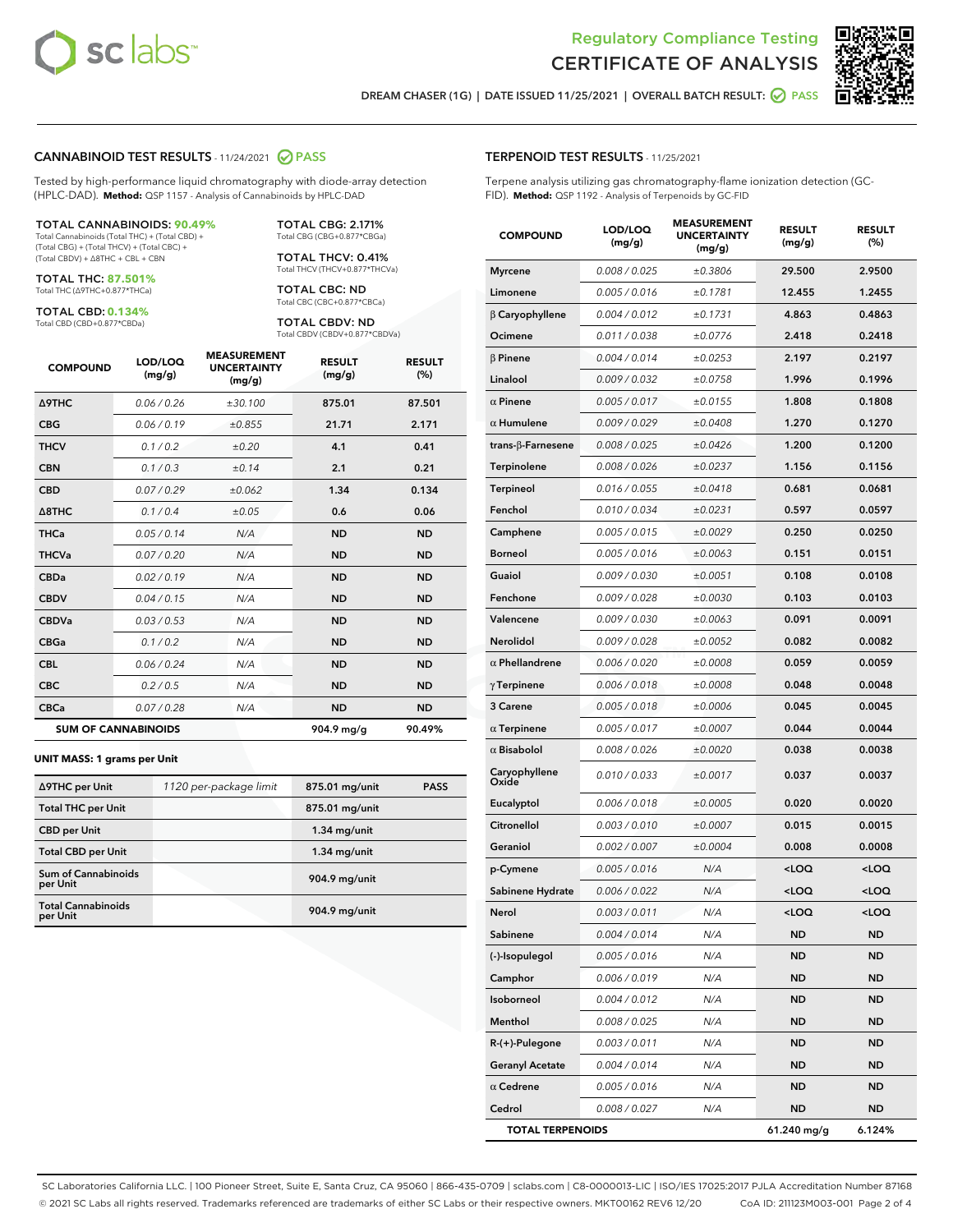



DREAM CHASER (1G) | DATE ISSUED 11/25/2021 | OVERALL BATCH RESULT: ● PASS

# CATEGORY 1 PESTICIDE TEST RESULTS - 11/25/2021 2 PASS

Pesticide and plant growth regulator analysis utilizing high-performance liquid chromatography-mass spectrometry (HPLC-MS) or gas chromatography-mass spectrometry (GC-MS). \*GC-MS utilized where indicated. **Method:** QSP 1212 - Analysis of Pesticides and Mycotoxins by LC-MS or QSP 1213 - Analysis of Pesticides by GC-MS

| Aldicarb<br>0.03 / 0.08<br>$\ge$ LOD<br>N/A<br><b>ND</b><br><b>PASS</b><br>Carbofuran<br>0.02 / 0.05<br><b>ND</b><br><b>PASS</b><br>$\ge$ LOD<br>N/A<br>Chlordane*<br>0.03 / 0.08<br>$\ge$ LOD<br>N/A<br><b>ND</b><br><b>PASS</b><br>Chlorfenapyr*<br>0.03/0.10<br>N/A<br><b>ND</b><br><b>PASS</b><br>$\ge$ LOD<br>N/A<br><b>ND</b><br><b>PASS</b><br>Chlorpyrifos<br>0.02 / 0.06<br>$\ge$ LOD<br>0.02 / 0.07<br>Coumaphos<br>$>$ LOD<br>N/A<br><b>ND</b><br><b>PASS</b><br>Daminozide<br>0.02/0.07<br>N/A<br><b>ND</b><br>$>$ LOD<br><b>PASS</b><br><b>DDVP</b><br>0.03/0.09<br>$\ge$ LOD<br>N/A<br><b>ND</b><br><b>PASS</b><br>(Dichlorvos)<br>Dimethoate<br>0.03 / 0.08<br>$\ge$ LOD<br>N/A<br><b>ND</b><br><b>PASS</b><br>0.03/0.10<br><b>ND</b><br><b>PASS</b><br>$\ge$ LOD<br>N/A<br>Ethoprop(hos)<br>0.02 / 0.06<br>$\ge$ LOD<br>N/A<br><b>ND</b><br><b>PASS</b><br>Etofenprox<br>0.03 / 0.08<br>$\ge$ LOD<br>N/A<br><b>ND</b><br><b>PASS</b><br>Fenoxycarb<br>0.03 / 0.08<br>Fipronil<br>$\ge$ LOD<br>N/A<br><b>ND</b><br><b>PASS</b><br>Imazalil<br>0.02 / 0.06<br>$\ge$ LOD<br>N/A<br><b>ND</b><br><b>PASS</b><br>Methiocarb<br>0.02 / 0.07<br>N/A<br><b>ND</b><br>$>$ LOD<br><b>PASS</b><br>Methyl<br>N/A<br><b>ND</b><br>0.03/0.10<br>$\ge$ LOD<br><b>PASS</b><br>parathion<br>0.03/0.09<br>N/A<br><b>ND</b><br><b>PASS</b><br><b>Mevinphos</b><br>$\ge$ LOD<br>Paclobutrazol<br>0.02 / 0.05<br><b>ND</b><br><b>PASS</b><br>$\ge$ LOD<br>N/A<br>0.03/0.09<br>$\ge$ LOD<br>N/A<br><b>ND</b><br><b>PASS</b><br>Propoxur<br>0.03 / 0.08<br>$\ge$ LOD<br>N/A<br><b>ND</b><br><b>PASS</b><br>Spiroxamine<br>0.03/0.10<br>Thiacloprid<br>$\ge$ LOD<br>N/A<br><b>ND</b><br><b>PASS</b> | <b>COMPOUND</b> | LOD/LOQ<br>$(\mu g/g)$ | <b>ACTION</b><br><b>LIMIT</b><br>$(\mu g/g)$ | <b>MEASUREMENT</b><br><b>UNCERTAINTY</b><br>$(\mu g/g)$ | <b>RESULT</b><br>$(\mu g/g)$ | <b>RESULT</b> |
|---------------------------------------------------------------------------------------------------------------------------------------------------------------------------------------------------------------------------------------------------------------------------------------------------------------------------------------------------------------------------------------------------------------------------------------------------------------------------------------------------------------------------------------------------------------------------------------------------------------------------------------------------------------------------------------------------------------------------------------------------------------------------------------------------------------------------------------------------------------------------------------------------------------------------------------------------------------------------------------------------------------------------------------------------------------------------------------------------------------------------------------------------------------------------------------------------------------------------------------------------------------------------------------------------------------------------------------------------------------------------------------------------------------------------------------------------------------------------------------------------------------------------------------------------------------------------------------------------------------------------------------------------------------------------------------------|-----------------|------------------------|----------------------------------------------|---------------------------------------------------------|------------------------------|---------------|
|                                                                                                                                                                                                                                                                                                                                                                                                                                                                                                                                                                                                                                                                                                                                                                                                                                                                                                                                                                                                                                                                                                                                                                                                                                                                                                                                                                                                                                                                                                                                                                                                                                                                                             |                 |                        |                                              |                                                         |                              |               |
|                                                                                                                                                                                                                                                                                                                                                                                                                                                                                                                                                                                                                                                                                                                                                                                                                                                                                                                                                                                                                                                                                                                                                                                                                                                                                                                                                                                                                                                                                                                                                                                                                                                                                             |                 |                        |                                              |                                                         |                              |               |
|                                                                                                                                                                                                                                                                                                                                                                                                                                                                                                                                                                                                                                                                                                                                                                                                                                                                                                                                                                                                                                                                                                                                                                                                                                                                                                                                                                                                                                                                                                                                                                                                                                                                                             |                 |                        |                                              |                                                         |                              |               |
|                                                                                                                                                                                                                                                                                                                                                                                                                                                                                                                                                                                                                                                                                                                                                                                                                                                                                                                                                                                                                                                                                                                                                                                                                                                                                                                                                                                                                                                                                                                                                                                                                                                                                             |                 |                        |                                              |                                                         |                              |               |
|                                                                                                                                                                                                                                                                                                                                                                                                                                                                                                                                                                                                                                                                                                                                                                                                                                                                                                                                                                                                                                                                                                                                                                                                                                                                                                                                                                                                                                                                                                                                                                                                                                                                                             |                 |                        |                                              |                                                         |                              |               |
|                                                                                                                                                                                                                                                                                                                                                                                                                                                                                                                                                                                                                                                                                                                                                                                                                                                                                                                                                                                                                                                                                                                                                                                                                                                                                                                                                                                                                                                                                                                                                                                                                                                                                             |                 |                        |                                              |                                                         |                              |               |
|                                                                                                                                                                                                                                                                                                                                                                                                                                                                                                                                                                                                                                                                                                                                                                                                                                                                                                                                                                                                                                                                                                                                                                                                                                                                                                                                                                                                                                                                                                                                                                                                                                                                                             |                 |                        |                                              |                                                         |                              |               |
|                                                                                                                                                                                                                                                                                                                                                                                                                                                                                                                                                                                                                                                                                                                                                                                                                                                                                                                                                                                                                                                                                                                                                                                                                                                                                                                                                                                                                                                                                                                                                                                                                                                                                             |                 |                        |                                              |                                                         |                              |               |
|                                                                                                                                                                                                                                                                                                                                                                                                                                                                                                                                                                                                                                                                                                                                                                                                                                                                                                                                                                                                                                                                                                                                                                                                                                                                                                                                                                                                                                                                                                                                                                                                                                                                                             |                 |                        |                                              |                                                         |                              |               |
|                                                                                                                                                                                                                                                                                                                                                                                                                                                                                                                                                                                                                                                                                                                                                                                                                                                                                                                                                                                                                                                                                                                                                                                                                                                                                                                                                                                                                                                                                                                                                                                                                                                                                             |                 |                        |                                              |                                                         |                              |               |
|                                                                                                                                                                                                                                                                                                                                                                                                                                                                                                                                                                                                                                                                                                                                                                                                                                                                                                                                                                                                                                                                                                                                                                                                                                                                                                                                                                                                                                                                                                                                                                                                                                                                                             |                 |                        |                                              |                                                         |                              |               |
|                                                                                                                                                                                                                                                                                                                                                                                                                                                                                                                                                                                                                                                                                                                                                                                                                                                                                                                                                                                                                                                                                                                                                                                                                                                                                                                                                                                                                                                                                                                                                                                                                                                                                             |                 |                        |                                              |                                                         |                              |               |
|                                                                                                                                                                                                                                                                                                                                                                                                                                                                                                                                                                                                                                                                                                                                                                                                                                                                                                                                                                                                                                                                                                                                                                                                                                                                                                                                                                                                                                                                                                                                                                                                                                                                                             |                 |                        |                                              |                                                         |                              |               |
|                                                                                                                                                                                                                                                                                                                                                                                                                                                                                                                                                                                                                                                                                                                                                                                                                                                                                                                                                                                                                                                                                                                                                                                                                                                                                                                                                                                                                                                                                                                                                                                                                                                                                             |                 |                        |                                              |                                                         |                              |               |
|                                                                                                                                                                                                                                                                                                                                                                                                                                                                                                                                                                                                                                                                                                                                                                                                                                                                                                                                                                                                                                                                                                                                                                                                                                                                                                                                                                                                                                                                                                                                                                                                                                                                                             |                 |                        |                                              |                                                         |                              |               |
|                                                                                                                                                                                                                                                                                                                                                                                                                                                                                                                                                                                                                                                                                                                                                                                                                                                                                                                                                                                                                                                                                                                                                                                                                                                                                                                                                                                                                                                                                                                                                                                                                                                                                             |                 |                        |                                              |                                                         |                              |               |
|                                                                                                                                                                                                                                                                                                                                                                                                                                                                                                                                                                                                                                                                                                                                                                                                                                                                                                                                                                                                                                                                                                                                                                                                                                                                                                                                                                                                                                                                                                                                                                                                                                                                                             |                 |                        |                                              |                                                         |                              |               |
|                                                                                                                                                                                                                                                                                                                                                                                                                                                                                                                                                                                                                                                                                                                                                                                                                                                                                                                                                                                                                                                                                                                                                                                                                                                                                                                                                                                                                                                                                                                                                                                                                                                                                             |                 |                        |                                              |                                                         |                              |               |
|                                                                                                                                                                                                                                                                                                                                                                                                                                                                                                                                                                                                                                                                                                                                                                                                                                                                                                                                                                                                                                                                                                                                                                                                                                                                                                                                                                                                                                                                                                                                                                                                                                                                                             |                 |                        |                                              |                                                         |                              |               |
|                                                                                                                                                                                                                                                                                                                                                                                                                                                                                                                                                                                                                                                                                                                                                                                                                                                                                                                                                                                                                                                                                                                                                                                                                                                                                                                                                                                                                                                                                                                                                                                                                                                                                             |                 |                        |                                              |                                                         |                              |               |
|                                                                                                                                                                                                                                                                                                                                                                                                                                                                                                                                                                                                                                                                                                                                                                                                                                                                                                                                                                                                                                                                                                                                                                                                                                                                                                                                                                                                                                                                                                                                                                                                                                                                                             |                 |                        |                                              |                                                         |                              |               |

# CATEGORY 2 PESTICIDE TEST RESULTS - 11/25/2021 @ PASS

| <b>COMPOUND</b>          | LOD/LOO<br>$(\mu g/g)$ | <b>ACTION</b><br>LIMIT<br>$(\mu g/g)$ | <b>MEASUREMENT</b><br><b>UNCERTAINTY</b><br>$(\mu g/g)$ | <b>RESULT</b><br>$(\mu g/g)$ | <b>RESULT</b> |  |
|--------------------------|------------------------|---------------------------------------|---------------------------------------------------------|------------------------------|---------------|--|
| Abamectin                | 0.03/0.10              | 0.1                                   | N/A                                                     | <b>ND</b>                    | <b>PASS</b>   |  |
| Acephate                 | 0.02/0.07              | 0.1                                   | N/A                                                     | <b>ND</b>                    | <b>PASS</b>   |  |
| Acequinocyl              | 0.02/0.07              | 0.1                                   | N/A                                                     | <b>ND</b>                    | <b>PASS</b>   |  |
| Acetamiprid              | 0.02/0.05              | 0.1                                   | N/A                                                     | <b>ND</b>                    | <b>PASS</b>   |  |
| Azoxystrobin             | 0.02/0.07              | 0.1                                   | N/A                                                     | <b>ND</b>                    | <b>PASS</b>   |  |
| <b>Bifenazate</b>        | 0.01/0.04              | 0.1                                   | N/A                                                     | <b>ND</b>                    | <b>PASS</b>   |  |
| <b>Bifenthrin</b>        | 0.02/0.05              | 3                                     | N/A                                                     | <b>ND</b>                    | <b>PASS</b>   |  |
| <b>Boscalid</b>          | 0.03/0.09              | 0.1                                   | N/A                                                     | <b>ND</b>                    | <b>PASS</b>   |  |
| Captan                   | 0.19/0.57              | 0.7                                   | N/A                                                     | <b>ND</b>                    | <b>PASS</b>   |  |
| Carbaryl                 | 0.02/0.06              | 0.5                                   | N/A                                                     | <b>ND</b>                    | <b>PASS</b>   |  |
| Chlorantranilip-<br>role | 0.04/0.12              | 10                                    | N/A                                                     | <b>ND</b>                    | <b>PASS</b>   |  |
| Clofentezine             | 0.03/0.09              | 0.1                                   | N/A                                                     | <b>ND</b>                    | <b>PASS</b>   |  |

# CATEGORY 2 PESTICIDE TEST RESULTS - 11/25/2021 continued

| <b>COMPOUND</b>               | LOD/LOQ<br>(µg/g) | <b>ACTION</b><br>LIMIT<br>(µg/g) | <b>MEASUREMENT</b><br><b>UNCERTAINTY</b><br>(µg/g) | <b>RESULT</b><br>$(\mu g/g)$ | <b>RESULT</b> |
|-------------------------------|-------------------|----------------------------------|----------------------------------------------------|------------------------------|---------------|
| Cyfluthrin                    | 0.12 / 0.38       | $\overline{2}$                   | N/A                                                | <b>ND</b>                    | <b>PASS</b>   |
| Cypermethrin                  | 0.11 / 0.32       | 1                                | N/A                                                | <b>ND</b>                    | <b>PASS</b>   |
| Diazinon                      | 0.02 / 0.05       | 0.1                              | N/A                                                | <b>ND</b>                    | <b>PASS</b>   |
| Dimethomorph                  | 0.03 / 0.09       | $\overline{c}$                   | N/A                                                | <b>ND</b>                    | <b>PASS</b>   |
| Etoxazole                     | 0.02 / 0.06       | 0.1                              | N/A                                                | <b>ND</b>                    | <b>PASS</b>   |
| Fenhexamid                    | 0.03 / 0.09       | 0.1                              | N/A                                                | <b>ND</b>                    | <b>PASS</b>   |
| Fenpyroximate                 | 0.02 / 0.06       | 0.1                              | N/A                                                | <b>ND</b>                    | <b>PASS</b>   |
| Flonicamid                    | 0.03 / 0.10       | 0.1                              | N/A                                                | <b>ND</b>                    | <b>PASS</b>   |
| Fludioxonil                   | 0.03 / 0.10       | 0.1                              | N/A                                                | <b>ND</b>                    | <b>PASS</b>   |
| Hexythiazox                   | 0.02 / 0.07       | 0.1                              | N/A                                                | <b>ND</b>                    | <b>PASS</b>   |
| Imidacloprid                  | 0.04 / 0.11       | 5                                | N/A                                                | <b>ND</b>                    | <b>PASS</b>   |
| Kresoxim-methyl               | 0.02 / 0.07       | 0.1                              | N/A                                                | <b>ND</b>                    | <b>PASS</b>   |
| Malathion                     | 0.03 / 0.09       | 0.5                              | N/A                                                | <b>ND</b>                    | <b>PASS</b>   |
| Metalaxyl                     | 0.02 / 0.07       | $\overline{c}$                   | N/A                                                | ND                           | <b>PASS</b>   |
| Methomyl                      | 0.03 / 0.10       | $\mathbf{1}$                     | N/A                                                | <b>ND</b>                    | <b>PASS</b>   |
| Myclobutanil                  | 0.03 / 0.09       | 0.1                              | N/A                                                | <b>ND</b>                    | <b>PASS</b>   |
| Naled                         | 0.02 / 0.07       | 0.1                              | N/A                                                | <b>ND</b>                    | <b>PASS</b>   |
| Oxamyl                        | 0.04 / 0.11       | 0.5                              | N/A                                                | <b>ND</b>                    | <b>PASS</b>   |
| Pentachloronitro-<br>benzene* | 0.03 / 0.09       | 0.1                              | N/A                                                | ND                           | <b>PASS</b>   |
| Permethrin                    | 0.04 / 0.12       | 0.5                              | N/A                                                | <b>ND</b>                    | <b>PASS</b>   |
| Phosmet                       | 0.03 / 0.10       | 0.1                              | N/A                                                | <b>ND</b>                    | <b>PASS</b>   |
| Piperonylbu-<br>toxide        | 0.02 / 0.07       | 3                                | N/A                                                | <b>ND</b>                    | <b>PASS</b>   |
| Prallethrin                   | 0.03 / 0.08       | 0.1                              | N/A                                                | <b>ND</b>                    | <b>PASS</b>   |
| Propiconazole                 | 0.02 / 0.07       | 0.1                              | N/A                                                | <b>ND</b>                    | <b>PASS</b>   |
| Pyrethrins                    | 0.04 / 0.12       | 0.5                              | N/A                                                | <b>ND</b>                    | <b>PASS</b>   |
| Pyridaben                     | 0.02 / 0.07       | 0.1                              | N/A                                                | <b>ND</b>                    | <b>PASS</b>   |
| Spinetoram                    | 0.02 / 0.07       | 0.1                              | N/A                                                | <b>ND</b>                    | <b>PASS</b>   |
| Spinosad                      | 0.02 / 0.07       | 0.1                              | N/A                                                | <b>ND</b>                    | <b>PASS</b>   |
| Spiromesifen                  | 0.02 / 0.05       | 0.1                              | N/A                                                | <b>ND</b>                    | <b>PASS</b>   |
| Spirotetramat                 | 0.02 / 0.06       | 0.1                              | N/A                                                | <b>ND</b>                    | <b>PASS</b>   |
| Tebuconazole                  | 0.02 / 0.07       | 0.1                              | N/A                                                | <b>ND</b>                    | <b>PASS</b>   |
| Thiamethoxam                  | 0.03 / 0.10       | 5                                | N/A                                                | <b>ND</b>                    | <b>PASS</b>   |
| Trifloxystrobin               | 0.03 / 0.08       | 0.1                              | N/A                                                | <b>ND</b>                    | <b>PASS</b>   |

SC Laboratories California LLC. | 100 Pioneer Street, Suite E, Santa Cruz, CA 95060 | 866-435-0709 | sclabs.com | C8-0000013-LIC | ISO/IES 17025:2017 PJLA Accreditation Number 87168 © 2021 SC Labs all rights reserved. Trademarks referenced are trademarks of either SC Labs or their respective owners. MKT00162 REV6 12/20 CoA ID: 211123M003-001 Page 3 of 4